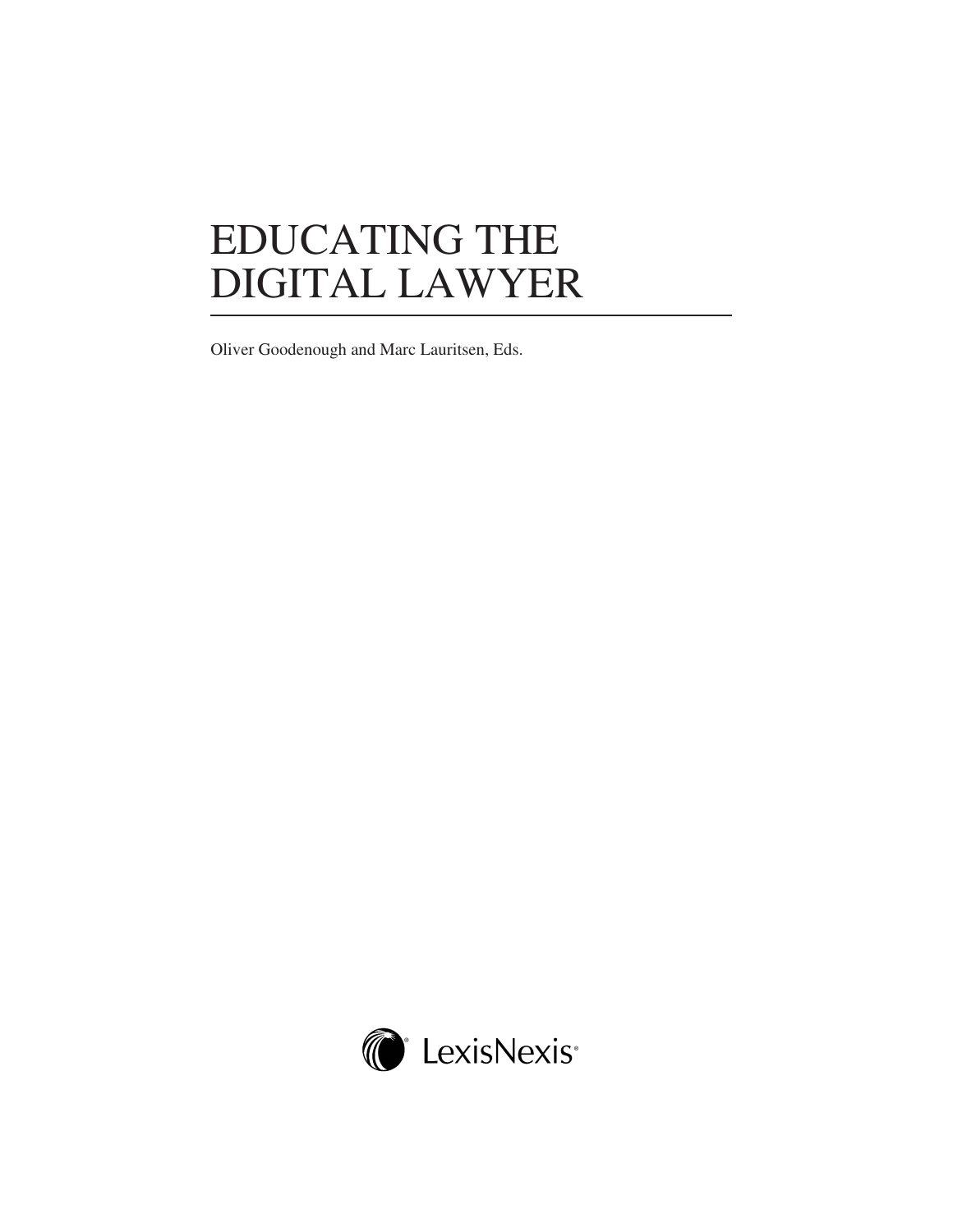This publication is designed to provide authoritative information in regard to the subject matter covered. It is sold with the understanding that the publisher is not engaged in rendering legal, accounting, or other professional services. If legal advice or other expert assistance is required, the services of a competent professional should be sought.

LexisNexis and the Knowledge Burst logo are registered trademarks of Reed Elsevier Properties Inc., used under license. Matthew Bender and the Matthew Bender Flame Design are registered trademarks of Matthew Bender Properties Inc.

ISBN: 978-0-7698-4695-8 (Print)

ISBN: 978-0-3271-7064-8 (eBook)

Copyright © 2012 Matthew Bender & Company, Inc., a member of LexisNexis. All Rights Reserved.

No copyright is claimed by LexisNexis or Matthew Bender & Company, Inc., in the text of statutes, regulations, and excerpts from court opinions quoted within this work. Permission to copy material may be licensed for a fee from the Copyright Clearance Center, 222 Rosewood Drive, Danvers, Mass. 01923, telephone (978) 750-8400.

Editorial Offices 121 Chanlon Rd., New Providence, NJ 07974 (908) 464-6800 201 Mission St., San Francisco, CA 94105-1831 (415) 908-3200 www.lexisnexis.com

MATTHEW<sup>OBENDER</sup>

(2012–Pub.3358)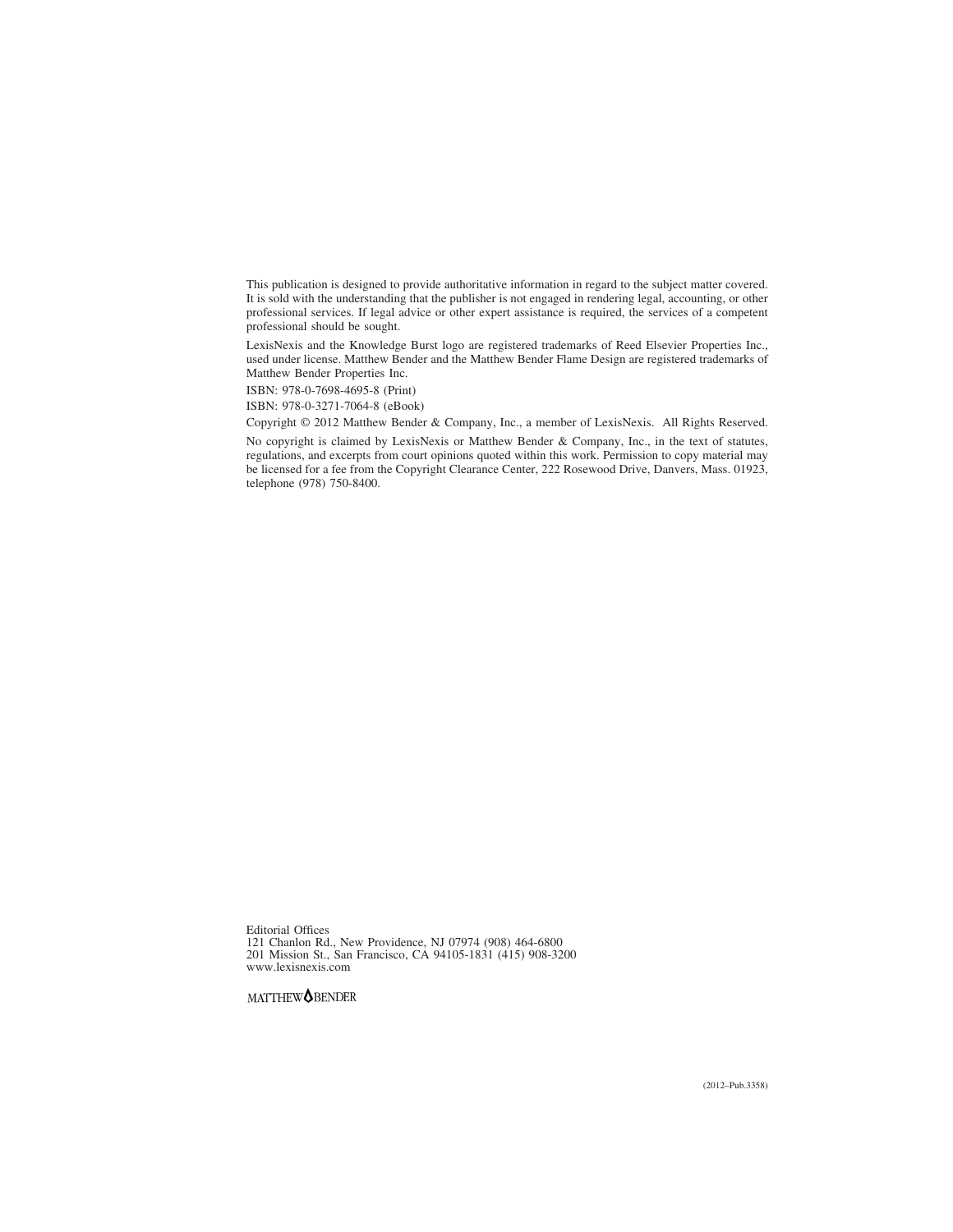#### **PART A. WHO IS THE DIGITAL LAWYER AND WHAT DOES SHE DO?**

#### **CHAPTER 1 WHAT DOES "DIGITAL LAWYER MEAN?"**

Brian Donnelly Columbia Law School Donnelly@law.columbia.edu

| § 1.01 | Introduction                            |
|--------|-----------------------------------------|
| \$1.02 | The Qualities of the Digital Lawyer     |
| § 1.03 | The Information Component               |
| § 1.04 | Evolution of the Profession             |
| § 1.05 | <b>Skills</b>                           |
| § 1.06 | Legal Research in the Digital Age       |
| § 1.07 | Knowledge Management                    |
| \$1.08 | Transforming the Law                    |
| § 1.09 | Creativity and Legal Imagination        |
| § 1.10 | Ethical Dimensions of Digital Lawyering |
|        |                                         |

#### **CHAPTER 2 LAWYERING IN AN AGE OF INTELLIGENT MACHINES**

Marc Lauritsen Capstone Practice marc@capstonepractice.com

| 82.01    | Law and the Digital World—A Big Picture      |
|----------|----------------------------------------------|
| \$2.02\$ | Special Issues of Intelligent Legal Machines |
| 82.03    | Implications for Legal Education             |
| \$2.04   | The Twenty-Second Century Legal Technium     |
| 82.05    | Run Lawyer Run                               |

#### **CHAPTER 3 META-WHAT? LAWYERS, LEGAL TRAINING, AND THE RISE OF META-DATA FOR DIGITAL SECURITIES AND OTHER FINANCIAL CONTRACTS**

David M. Blaszkowsky blaszkowskyd@gmail.com Matthew P. Reed reedm@sec.gov Securities and Exchange Commission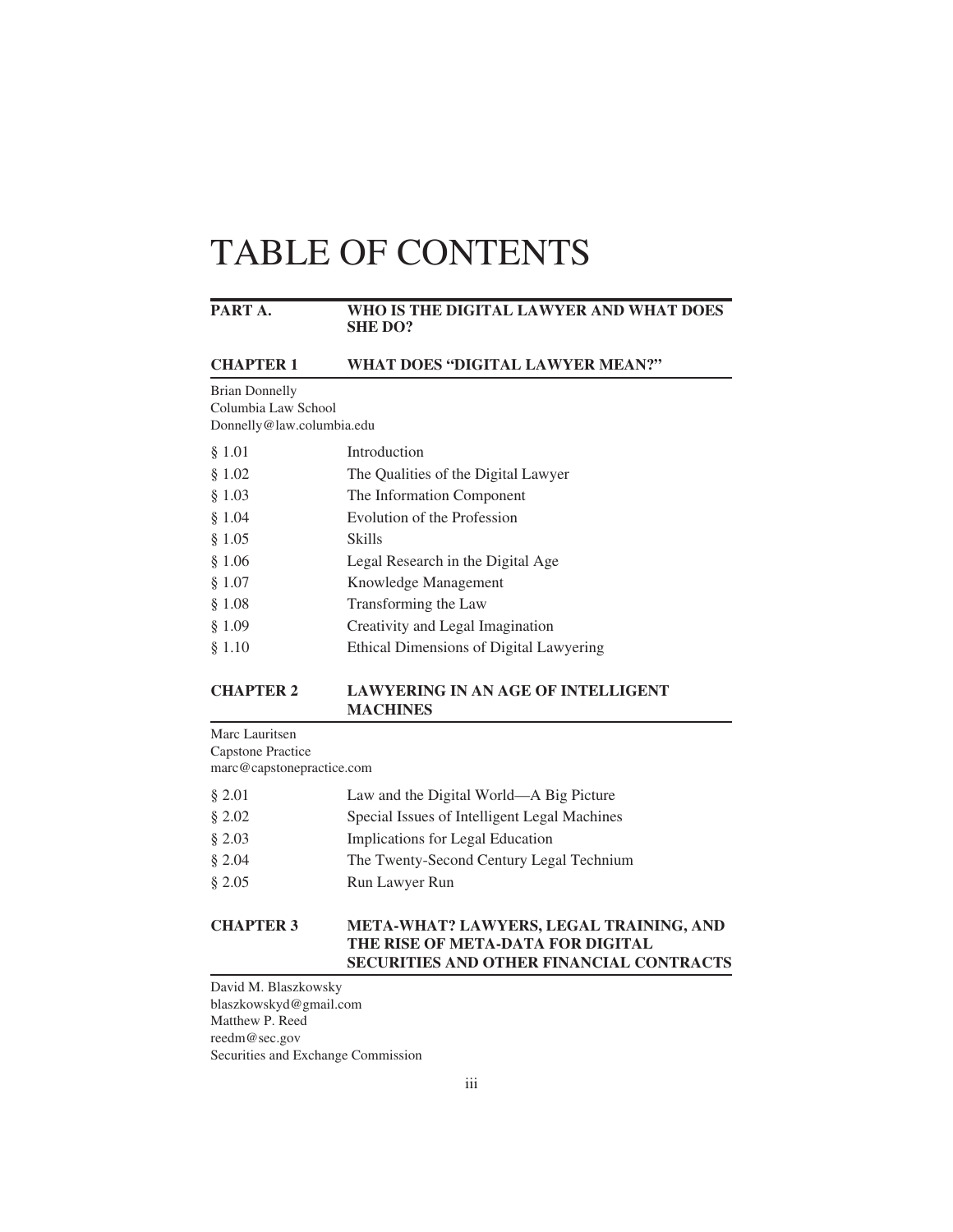| § 3.01<br>on November 1, 1879"                           | Introduction: "A shall pay B \$60 for one barrel of crude #2                                                   |
|----------------------------------------------------------|----------------------------------------------------------------------------------------------------------------|
| § 3.02                                                   | Today's Company Annual Report to Shareholders: Change In<br>Policy Effects Basic Net Earnings Per Share Member |
| § 3.03<br>Tomorrow's Digital Contract? " $c7$ = one GBP" |                                                                                                                |
| \$3.04<br>Selected Bibliography                          |                                                                                                                |

#### **PART B. UNDERSTANDING THE TECHNOLOGY**

#### **CHAPTER 4 UNDER THE HOOD OF THE INTERNET**

Harry Lewis Harvard University lewis@harvard.edu

| § 4.01 | Digital                       |
|--------|-------------------------------|
| 84.02  | End-to-End                    |
| § 4.03 | Packets                       |
| § 4.04 | Payload and Packaging         |
| § 4.05 | <b>IP</b> Addresses           |
| § 4.06 | <b>Internet Protocol</b>      |
| § 4.07 | <b>Higher Level Protocols</b> |
| § 4.08 | The World Wide Web            |
| § 4.09 | Internet and Internet Service |
| § 4.10 | Routing                       |
| § 4.11 | Naming                        |
| § 4.12 | <b>Buffering</b>              |
| § 4.13 | Who's In Charge?              |
| § 4.14 | Reliability                   |
| § 4.15 | Dependence on ISPs            |
| § 4.16 | Censorship by DNS             |
| § 4.17 | Whose Rules?                  |
| § 4.18 | <b>RFCs</b>                   |
| § 4.19 | <b>ICANN</b>                  |
| § 4.20 | <b>IP</b> Geolocation         |
| § 4.21 | Internet Innovation           |
| § 4.22 | Peer-to-Peer and VoIP         |
| § 4.23 | When To Look Inside a Packet? |
| § 4.24 | <b>Prioritizing Packets</b>   |
| § 4.25 | <b>Content and Carrier</b>    |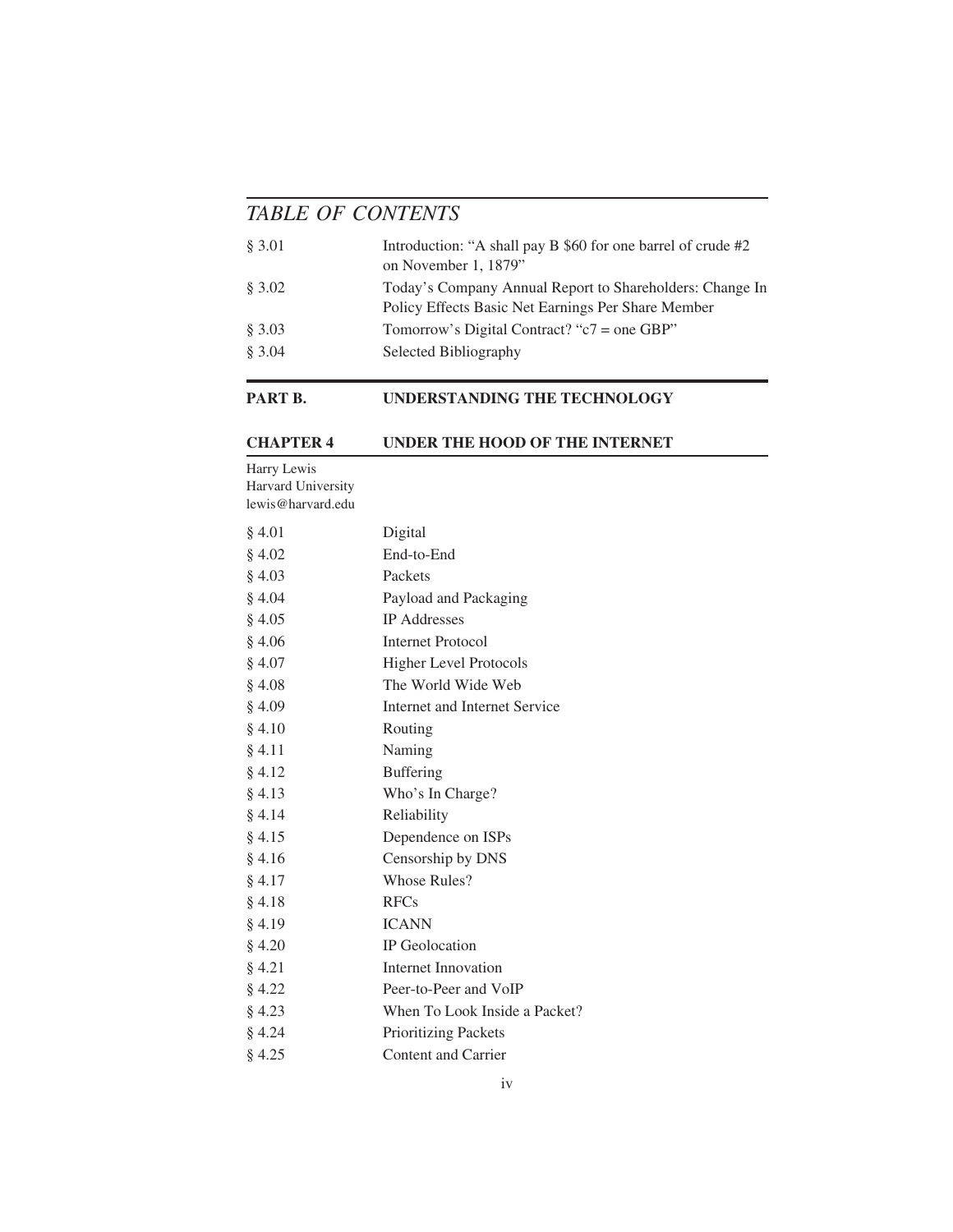| 84.26  | Net Neutrality                          |
|--------|-----------------------------------------|
| § 4.27 | <b>Aggregating Personal Information</b> |
| § 4.28 | <b>Intellectual Property Control</b>    |
| 84.29  | Illegal material                        |
| § 4.30 | Political censorship                    |
| § 4.31 | Firewalls                               |
| § 4.32 | IP Spoofing                             |
| \$4.33 | Encryption                              |
| § 4.34 | <b>Secure HTTP</b>                      |
| § 4.35 | <b>Encryption of Wireless</b>           |
| 84.36  | <b>Encrypted Communications</b>         |
| § 4.37 | Tracking                                |
| § 4.38 | Anonymity                               |
| \$4.39 | <b>Onion Routing</b>                    |
| § 4.40 | Conclusion                              |

#### **PART C. DEVELOPING THE DIGITAL CURRICULUM**

#### **CHAPTER 5 EDUCATING SUPERIOR LEGAL PROFESSIONALS:** *SUCCESSFUL MODERN CURRICULA JOIN LAW AND TECHNOLOGY*

Jeanne Eicks

jeicks@gmail.com § 5.01 Introduction § 5.02 Technology Is Reshaping the Legal Field § 5.03 Technology Is the Subject Matter of Legal Process § 5.04 A Day In The Life of a Technically Sophisticated Lawyer § 5.05 Technology Changes Legal Professionals § 5.06 Educating the Digital Lawyer

#### **CHAPTER 6 SURVEY OF EXISTING COURSES IN LAWYER USE OF TECHNOLOGY**

Brock Rutter McGill University Faculty of Law rutterbrock@gmail.com

| \$6.01   | Introduction                          |
|----------|---------------------------------------|
| \$6.02\$ | Specific Courses on Technology of Law |
| \$6.03\$ | Other Law and Technology Education    |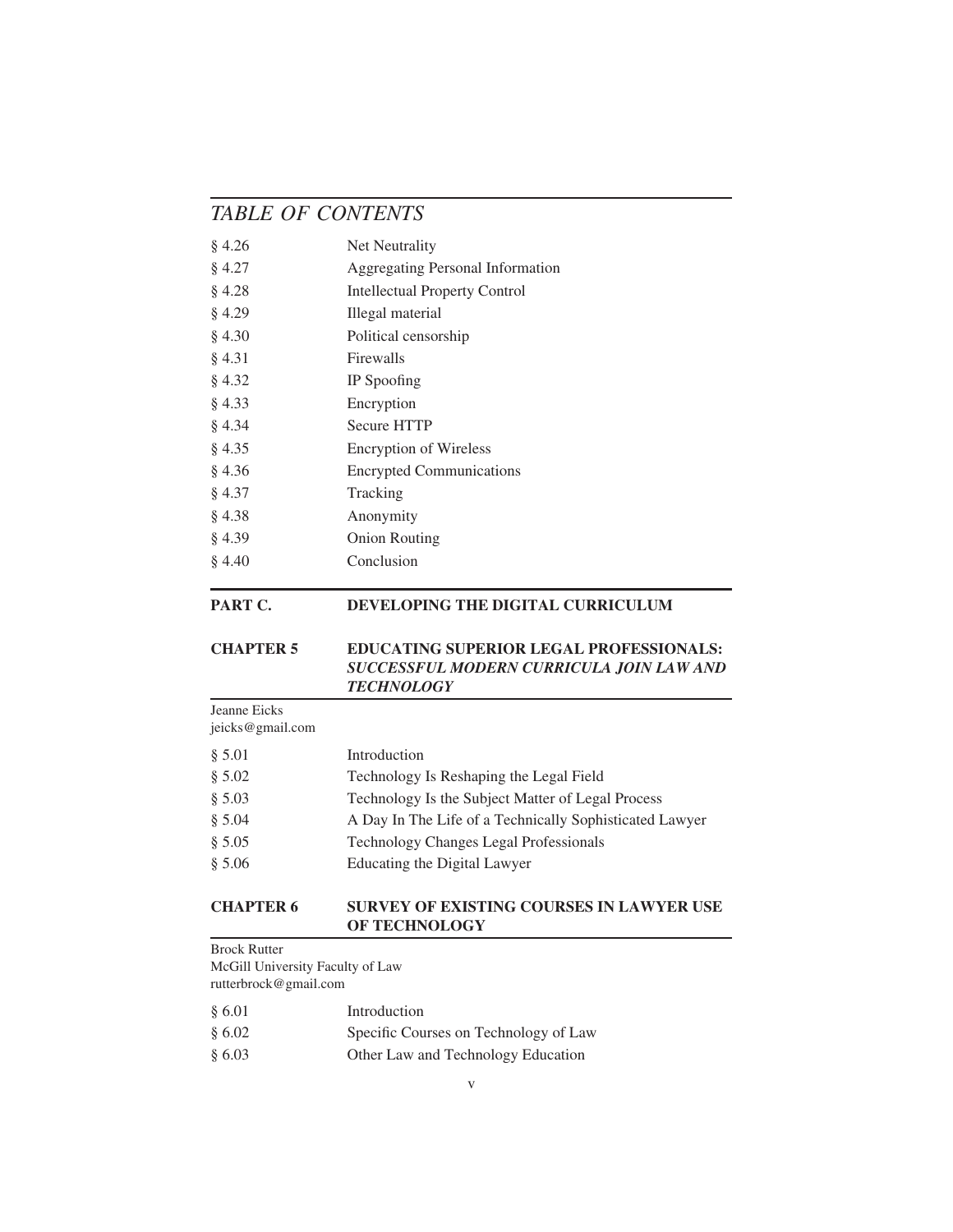#### **CHAPTER 7 TEACHING LITIGATION TECHNOLOGY**

#### Fred Galves

University of the Pacific, McGeorge School of Law fgalves@pacific.edu

| \$7.01 | A Brief History of Legal Education                 |
|--------|----------------------------------------------------|
| \$7.02 | The Demands of Modern Litigation: Are We Currently |
|        | Teaching Law Students What They Need to Know about |
|        | Litigation Technology?                             |

#### **CHAPTER 8 CYBERCLINICS: LAW SCHOOLS, TECHNOLOGY AND JUSTICE**

Ronald Staudt

Chicago Kent Law School

rstaudt@kentlaw.edu

| § 8.01 | The Civil Justice System is Failing the Poor                                                                                                                  |
|--------|---------------------------------------------------------------------------------------------------------------------------------------------------------------|
| § 8.02 | Law Schools are Failing their Students                                                                                                                        |
| § 8.03 | Two Models of Self Sustaining Transformative Change                                                                                                           |
| 8.04   | Apps 4 Justice Clinics will Educate Law Students for<br>Today's Law Practice and Deliver a Technology Powered<br>Boost to the Legal Services Delivery System. |
| § 8.05 | Extended Example of a Successful Apps 4 Justice Clinic:<br>Justice & Technology Practicum at Chicago-Kent                                                     |
| § 8.06 | Apps 4 Justice Clinics Offer Powerful and Relevant Legal<br>Education                                                                                         |
| § 8.07 | Blueprint to Unleash the Educational Power and Justice<br>Benefits of Apps 4 Justice Clinics                                                                  |
| § 8.08 | Conclusion                                                                                                                                                    |
|        |                                                                                                                                                               |

#### **CHAPTER 9 SIMULATION: A PEDAGOGY EMERGING FROM THE SHADOWS**

Paul Maharg

Northumbria Law School

paul.maharg@northumbria.ac.uk

| § 9.01 | Introduction                                    |
|--------|-------------------------------------------------|
| § 9.02 | Case study background                           |
| § 9.03 | Case study 1: SIMPLE and transactional learning |
| § 9.04 | Evaluation                                      |
| § 9.05 | Conclusion                                      |
| § 9.06 | References                                      |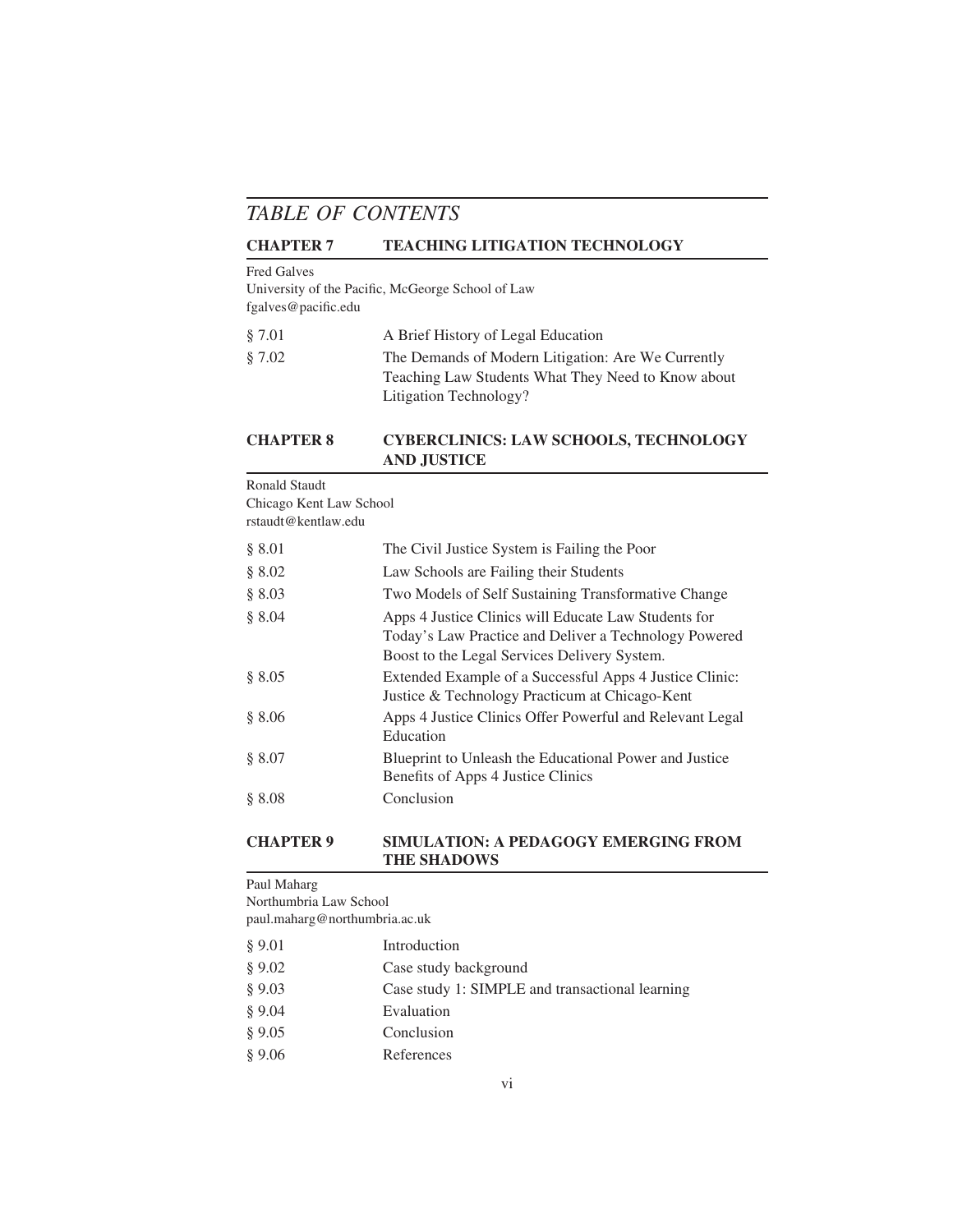#### **CHAPTER 10 WHAT SHOULD BE IN A DIGITAL CURRICULUM: A PRACTITIONER'S MUST HAVE LIST**

#### Stephanie L. Kimbro

Virtual Law Office: Kimbro Legal Services, LLC

slk@kimbrolaw.com

| \$10.01 | Privacy and Online Social Networking                                              |
|---------|-----------------------------------------------------------------------------------|
| \$10.02 | Internet Security: WIFI, Hotspots and Understanding How<br><b>Hackers Operate</b> |
| \$10.03 | Protecting Confidentiality of Client Data Online                                  |
| \$10.04 | Metadata                                                                          |
| \$10.05 | Using Social Media to Market a Law Practice                                       |
| \$10.06 | Working with Virtual Paralegals and Assistants:                                   |
|         | Confidentiality and Online Supervision                                            |
| \$10.07 | Behind the Scenes: PPC, SEO, and Keyword Meta Tags                                |
| \$10.08 | The Life and Breadth of the Digital Footprint                                     |
| \$10.09 | Management of Digital Files and Electronic Discovery                              |
| \$10.10 | UPL risks in eLawyering                                                           |
| § 10.11 | Using Cloud-Based Practice Management Applications                                |
| \$10.12 | Using Technology to Unbundle Legal Services                                       |
| §10.13  | Ethics Opinions in the Use of Technology                                          |
| \$10.14 | Conclusion                                                                        |
|         |                                                                                   |

#### **PART D. DIGITAL JURISPRUDENCE AND SCHOLARSHIP**

#### **CHAPTER 11 LAW SCHOOL RESET-PEDAGOGY, ANDRAGOGY &** *SECOND LIFE*

Barbara L. Bernier Florida A&M College of Law barbara.bernier@famu.edu F. Dennis Greene University of Dayton School of Law fdgreene@gmail.com

| Introduction—The Mechanical versus the Digital World<br>§ 11.01 |  |
|-----------------------------------------------------------------|--|
|-----------------------------------------------------------------|--|

- § 11.02 Law School Reset—Pedagogy v. Andragogy
- § 11.03 Introduction—The Mechanical Versus the Digital World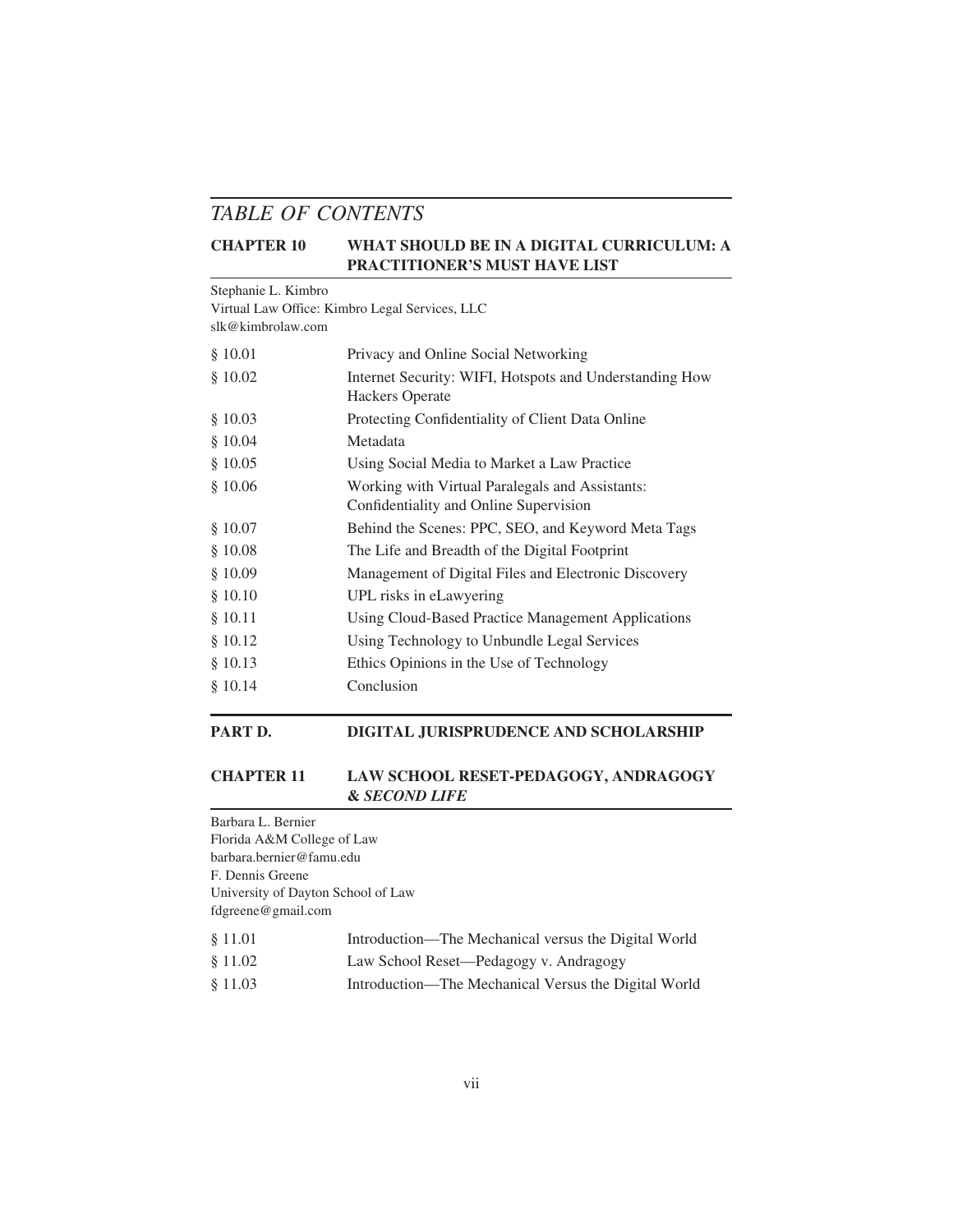#### **CHAPTER 12 A CRITICAL EMBRACING OF THE DIGITAL LAWYER**

#### Michael G. Bennett

Northeastern University School of Law m.bennett@neu.edu

| § 12.01 | Introduction                 |
|---------|------------------------------|
| \$12.02 | Critical Hurdles             |
| § 12.03 | Curricular Interventions     |
| \$12.04 | <b>Becoming Experimental</b> |

#### **CHAPTER 13 THE DIGITAL LAWYER'S EVOLVING EDUCATION IN SCHOLARLY RESEARCH**

Gregg Gordon SSRN Gregg\_Gordon@SSRN.com

| § 13.01 | Introduction                               |
|---------|--------------------------------------------|
| \$13.02 | Repositories                               |
| § 13.03 | Digital Tools and New Forms of Scholarship |
| § 13.04 | Beyond Tools                               |
| § 13.05 | Conclusion                                 |
| \$13.06 | <b>Bibliography</b>                        |

#### **CHAPTER 14 AFTERWORD: LOOKING FOR THE DIGITAL LANGDELL**

Oliver R. Goodenough

Vermont Law School and Berkman Center, Harvard University ogoodenough@vermontlaw.edu

§ 14.01 Looking for the Digital Langdell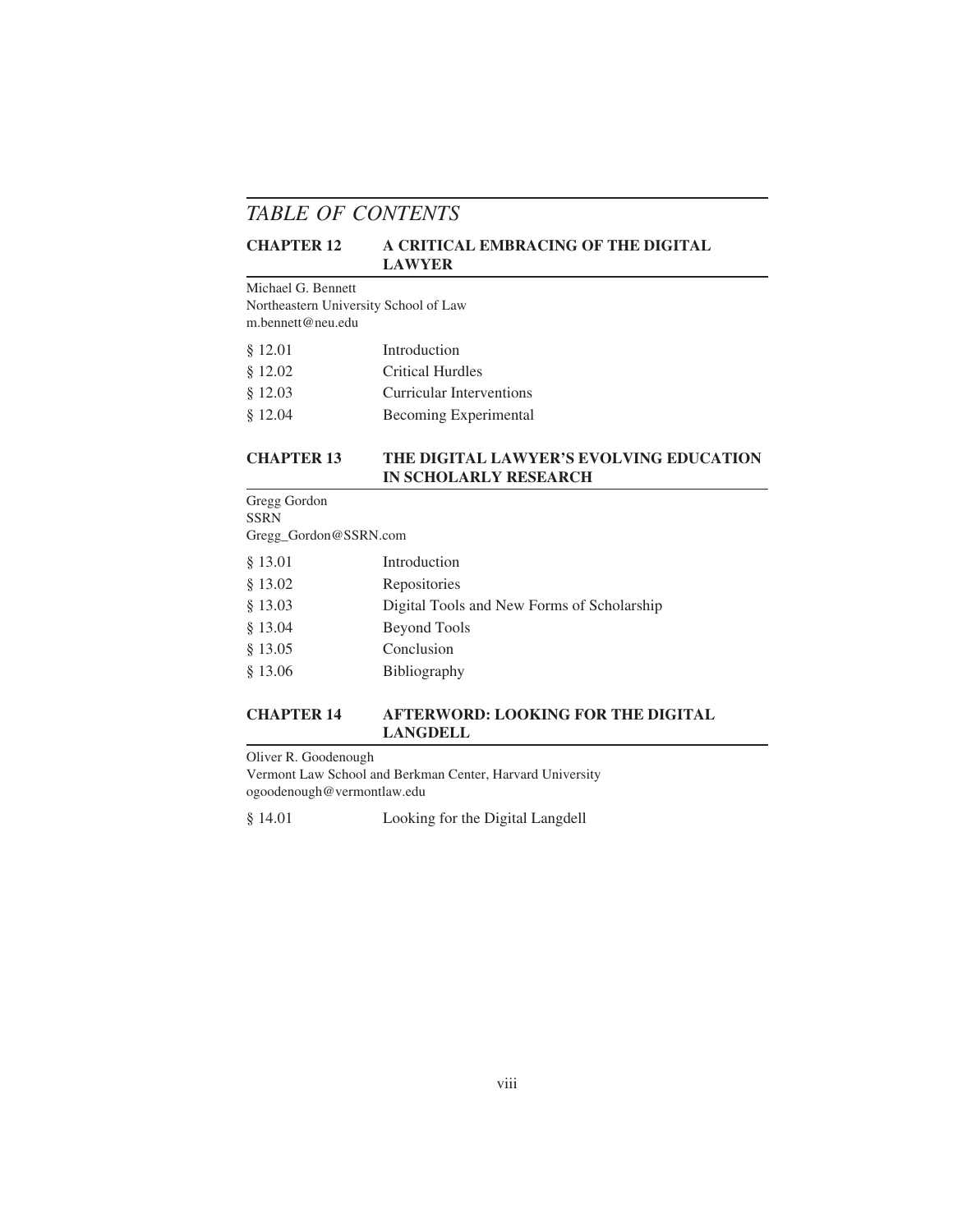## *Contributors*

**Michael G Bennett** is an Associate Professor in the School of Law at Northeastern University. His research concerns intellectual property law regimes, art and law, science and technology policy, and the societal implications of emerging technologies, particularly nanotechnology and anti-plagiarism systems. Michael is a member of the board of directors of The Young People's Project, a mathematics and science literacy non-profit organization, and president of the Gallery at the Piano Craft Guild, an art exhibit space in Boston's South End.

**Barbara Bernier** has been instrumental at three start-up law schools where she developed curricula and held an important and successful role in the American Bar Association law school accreditation process. Outside of the law school classroom Professor Bernier continues to develop best technologies for law teaching *and* learning. Her interest in technology and digital mindfulness informs her current work on a stress reduction program and manual for law students. Professor Bernier's professional committment is evidenced by her LLM in legal education and her constant research, development and training.

**David M. Blaszkowsky**, who is currently a Senior Policy Advisor in the Office of Financial Research at the Department of the Treasury, was Associate Director (Acting) of Data and Analytics in the SEC's Division of Risk, Strategy, and Financial Innovation when this article was written; before he joined the SEC in 2007, he was an executive in the financial and business information industry.

**Jeanne Eicks** is president of Technophisticate Consulting, LLC where she consults with businesses, educational institutions and the legal profession on the strategic use of technology. She also co-teaches Digital Drafting at Vermont Law School. Her past experience includes running a SaaS firm, managing technology for a law school and starting several bachelor's degree programs as a professor at Vermont Technical College. Jeanne has a J.D. and a M.S. in Internet Strategy Management.

**Fred Galves** has been a member of the Pacific McGeorge faculty since 1993. A noted proponent of technology in the classroom and the courtroom, he teaches all of his classes using display technology. Following graduation from the Harvard Law School, Galves served as a judicial clerk for Judge John L. Kane (U.S. District Court, District of Colorado). He practiced with the Denver law firm of Holland  $\&$  Hart, specializing in complex commercial litigation and litigation against former directors and officers in failed banks and savings and loan associations. One of his articles, "Where the Not So Wild Things Are: Computers in the Courtroom, the Federal Rules of Evidence, and the Need for Institutional Reform and More Judicial Acceptance," 13 Harv. J.L. & Tech. 161 (2000) was the first law review article with an accompanying CD-ROM with full-animation video footnotes.

**Oliver Goodenough** is engaged the study of the implications of both the digital revolution and cognitive science for law and society. He is currently a Faculty Fellow at The Berkman Center for Internet & Society at Harvard University, where he has served as co-director of the Law Lab project, a Professor of Law and the Director of Scholarship at Vermont Law School, a Research Fellow of the Gruter Institute for Law and Behavioral Research, and an Adjunct Professor at Dartmouth's Thayer School of Engineering. His research includes cloud computing governance, digital institutions for supporting entrepreneurship, and the neurological basis for internal commitments. He has managed the development of a software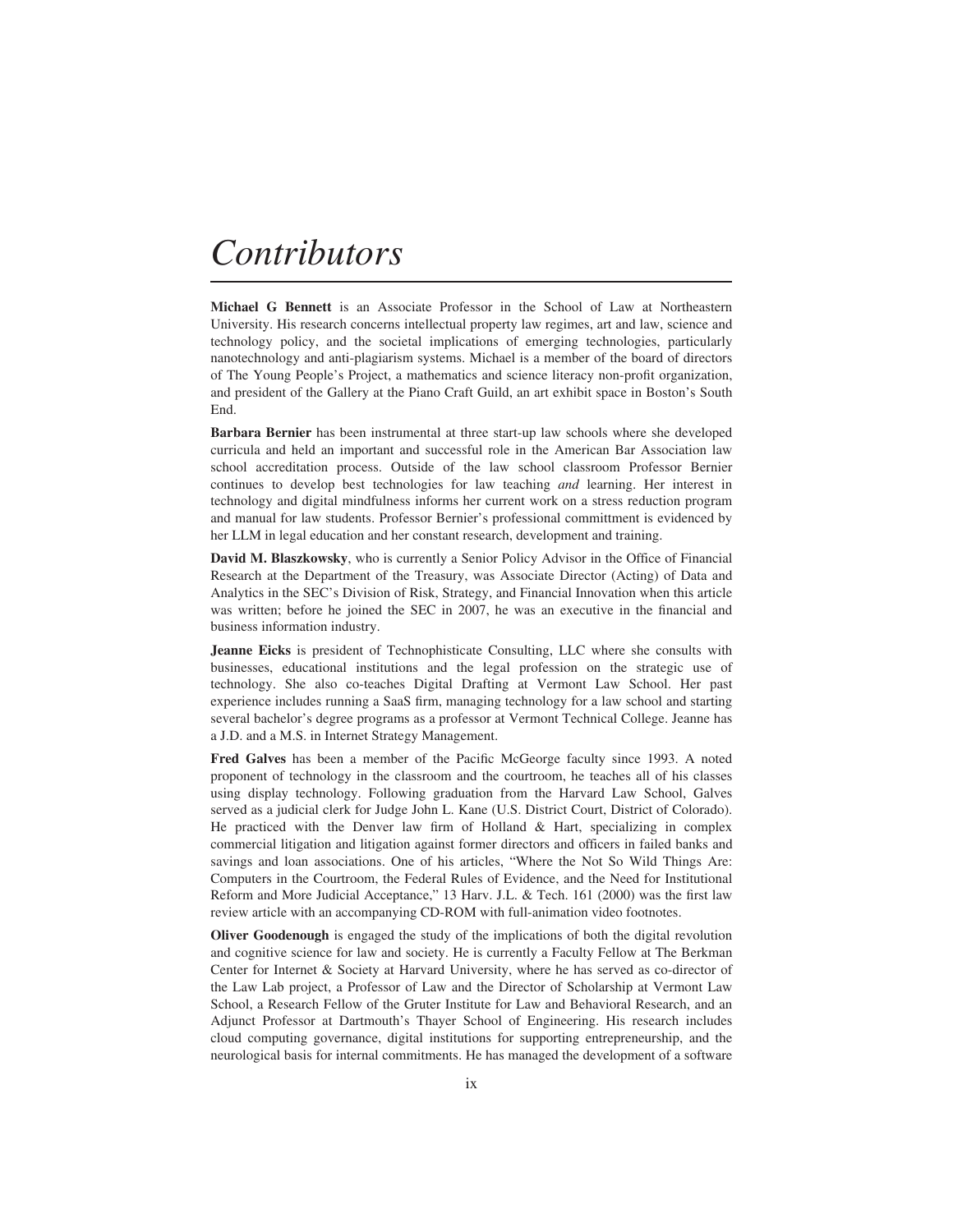platform for forming and operating business organizations online. His publications include *Law, Mind and Brain*, co-edited with Michael Freeman, (Ashgate 2009) and *Law and the Brain*, co-edited with Semir Zeki (Oxford University Press 2006). Professor Goodenough received his B.A. from Harvard University and his J.D. from the University of Pennsylvania. Prior to entering academia, he practiced law in New York City.

**Gregory J. Gordon** is President and CEO of Social Science Research Network (SSRN), a leading multi-disciplinary online repository of scholarly research in the social sciences and humanities. Currently the number one repository in the world, SSRN provides a variety of electronic distribution and related services to help scholars create innovative research.

SSRN is focused on the high quality, rapid, electronic delivery of scholarly research at the lowest possible cost. Its eLibrary database has close to 400,000 papers from over 180,000 authors and users have downloaded over 50,000,000 full text papers since inception. Prior to helping Michael C. Jensen found SSRN in 1994, he worked at KPMG and two entrepreneurial companies in technology and health care. Gregg speaks and writes regularly about scholarly research and the changes needed to create innovative research faster.

**F. Dennis Greene** is a professor at the University of Dayton School of Law. He is a graduate of Columbia University, the Harvard Graduate School of Education and Yale Law School. He was a founding member of the musical group ShaNaNa and toured internationally with the group from 1969–1977. Greene is also a former Vice-president of Production at Columbia Pictures.

**Stephanie Kimbro**, MA, JD, has operated a web-based virtual law office in North Carolina since 2006 and delivers unbundled estate planning to clients online. She is the recipient of the 2009 ABA Keane Award for Excellence in eLawyering and the author of *Virtual Law Practice: How to Deliver Legal Services Online*, ABA/LPM (2010) and *Limited Scope Legal Services: Unbundling and the Self-Help Client*, ABA/LPM (2012).

**Marc Lauritsen**, author of *The Lawyer's Guide to Working Smarter with Knowledge Tools*, is president of Capstone Practice Systems and of Legal Systematics. Marc has served as a poverty lawyer, directed the clinical program at Harvard Law School, and done pathbreaking work on document drafting and decision support systems. He's a fellow of the College of Law Practice Management and co-chairs the American Bar Association's eLawyering Task Force.

**Harry Lewis** is Gordon McKay Professor of Computer Science at Harvard University, where he has taught since 1974. For eight years he served as Dean of Harvard College and was responsible for policies relating to students' academic progress and personal welfare. He currently writes about the mission of higher education and about the impact of the digital explosion on individuals and society.

**Paul Maharg** is Professor of Legal Education in the School of Law, University of Northumbria. Prior to this he was Professor of Law, University of Strathclyde, where he was Co-Director of Legal Practice Courses and Director of the innovative Learning Technologies Development Unit. He is a Senior Fellow of the Higher Education Academy, a National Teaching Fellow (2011) and a Fellow of the Royal Society of the Arts (www.thersa.org). He is Adjunct Professor, Australian National University, Canberra. He publishes widely on legal education, co-edits two book series (Emerging Legal Education and Digital Games and Learning), and blogs at http://paulmaharg.com.

**Matthew Reed** presently serves as Assistant Chief Counsel in the Securities and Exchange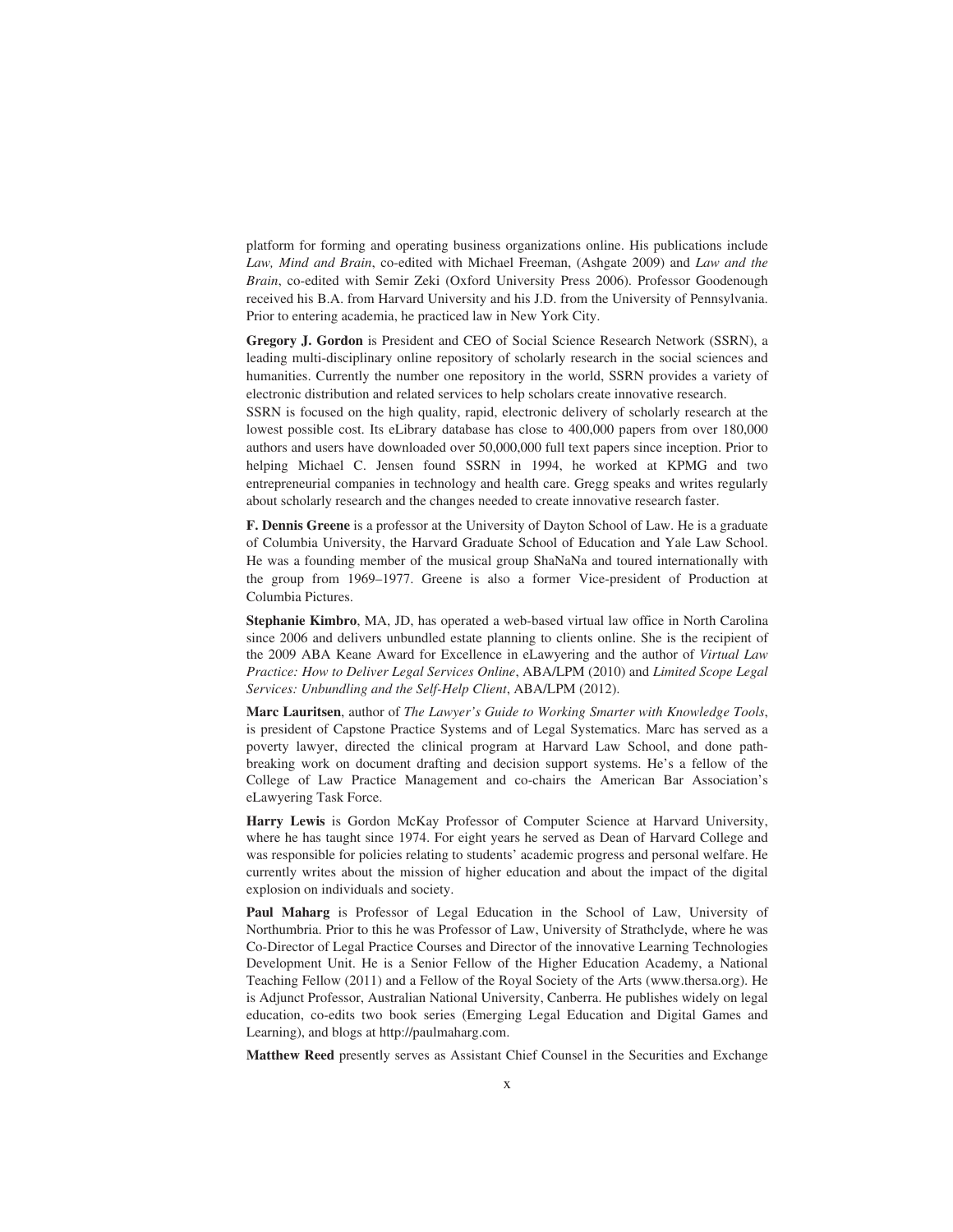Commission's Division of Risk, Strategy, and Financial Innovation where he is involved with a number of data and technology programs including studying the use of technology for improving analysis of derivatives contracts, and implementing the Commission's rules requiring all operating and fund companies to tag critical disclosure information. He currently serves on an international working group of the Financial Stability Board seeking to establish a uniform way of identifying financial markets participants; this Legal Entity Identifier initiative was established in response to the financial crisis. Previously, he was lead litigator and investigator on several matters and was awarded the Director's Award in 2006 for his contributions to the Enron investigation, and in 2011 the Chairman's Law and Policy Award for his Dodd-Frank Act contributions. He graduated with High Honors from the George Mason University Law School and served on the law review. He currently resides near Annapolis, Maryland with his wife and two children.

**Brock Rutter** is a lawyer licensed in the states of Vermont and New York. Since graduating from Vermont Law School in 2008 he has worked for the Vermont judiciary programming software to assist litigants who come to court without attorneys, as a research associate at Harvard's Berkman Center for Internet and Society, and as a lecturer at Vermont Law School. Mr. Rutter is currently working on an LL.M. thesis focusing on legal factors influencing the development of the internet and cross-jurisdictional cloud computing services. His research at McGill focuses on the important changes that are occurring as cloud computing becomes the norm.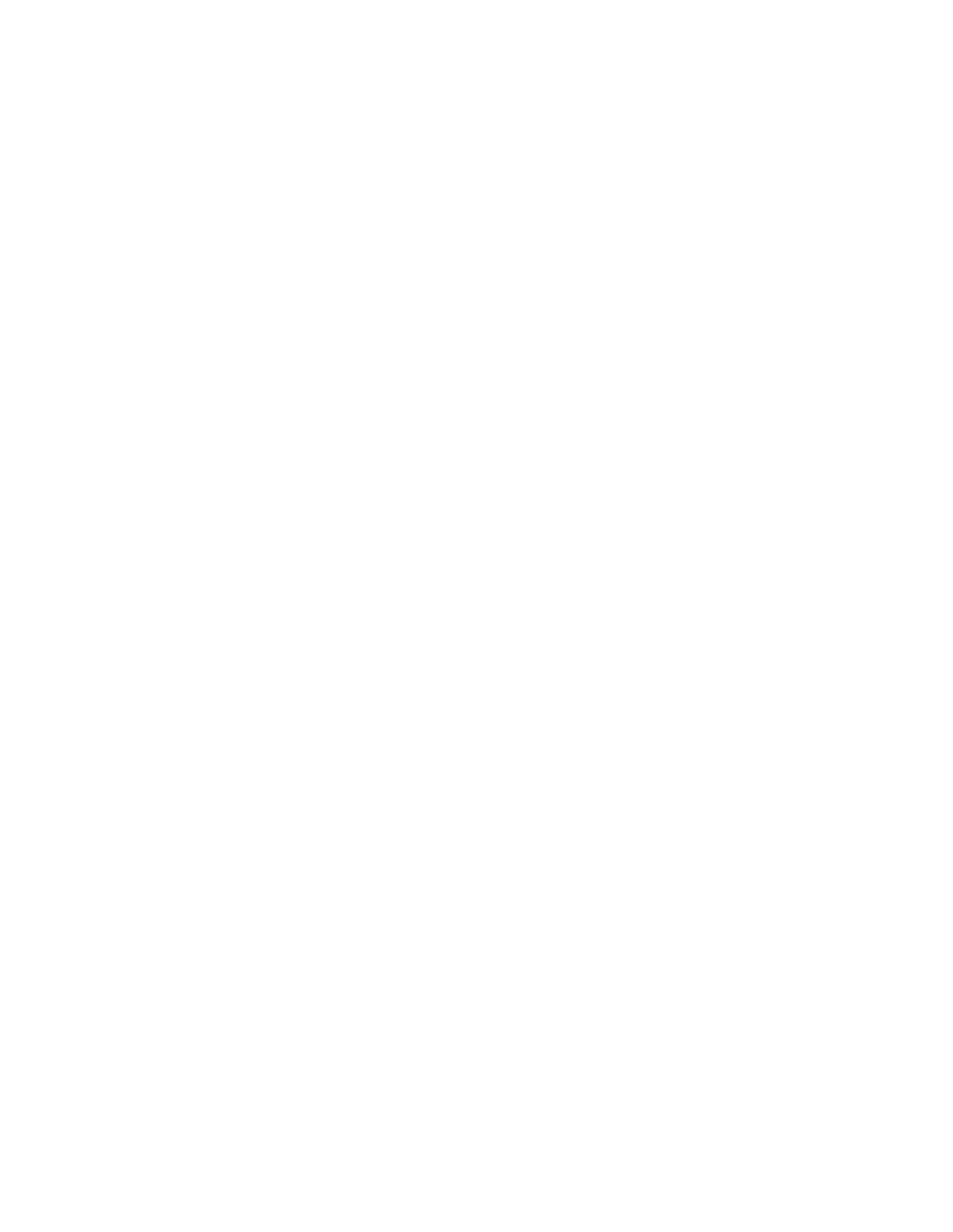This book grew out of a pair of conferences—one in October 2010 at Harvard Law School and one in April 2011 at Columbia Law School—that brought together several dozen academics and practitioners who are deeply interested in the technology of law and how law schools and other institutions should educate students and lawyers about it. We asked participants to contribute chapters to a compilation that would provide a snapshot of current ideas and aspirations. The result is this collection of informal and loosely coupled pieces. They cover a range of styles, formats and targets, from short essays meant to provoke thought, to practical "how to" guides, and on to scholarly treatments of education theory and digital jurisprudence.

What they have in common is an understanding that the digital revolution that is affecting so much of society is now changing how law works and, consequentially, how the legal academy needs to go about teaching the next generation of lawyers who will inhabit—and help shape—this changed world of law. This teaching will involve new courses on specific subjects like digital discovery, new techniques for teaching, like digitally-based simulations or the development of applications as student work projects, and new suites of courses and approaches, as "digital across the curriculum" becomes a goal.

We are grateful to LexisNexis for its support of this process from its early stages, and its willingness to experiment with us on modes of communication and delivery for this volume—delivery that is itself largely through PDF, eBook, and other digital means and formats. We have been particularly fortunate in having the guidance of Pavani Ready, now Senior Director of Continuing Legal Education Portfolio at LexisNexis, as we have conceived and developed this volume. Notwithstanding the normal LexisNexis boilerplate, content may be licensed by arrangement with the individual authors, who retain copyright in their individual chapters.

We are also grateful for the contributions of Harvard Law School's Program on the Legal Profession and of the Berkman Center for Internet & Society at Harvard University which, with the participation of the Gruter Institute for Law and Behavioral Research, established the Law Lab project which incubated this book. The conferences at Harvard and Columbia were direct offshoots of the FutureEd gatherings organized by the Program on the Legal Profession in partnership with New York Law School. We thank the Ewing Marion Kauffman Foundation, and particularly Robert E. Litan, its Vice President for Research and Policy, for their support of the Law Lab project and for the model which the publication of *Rules*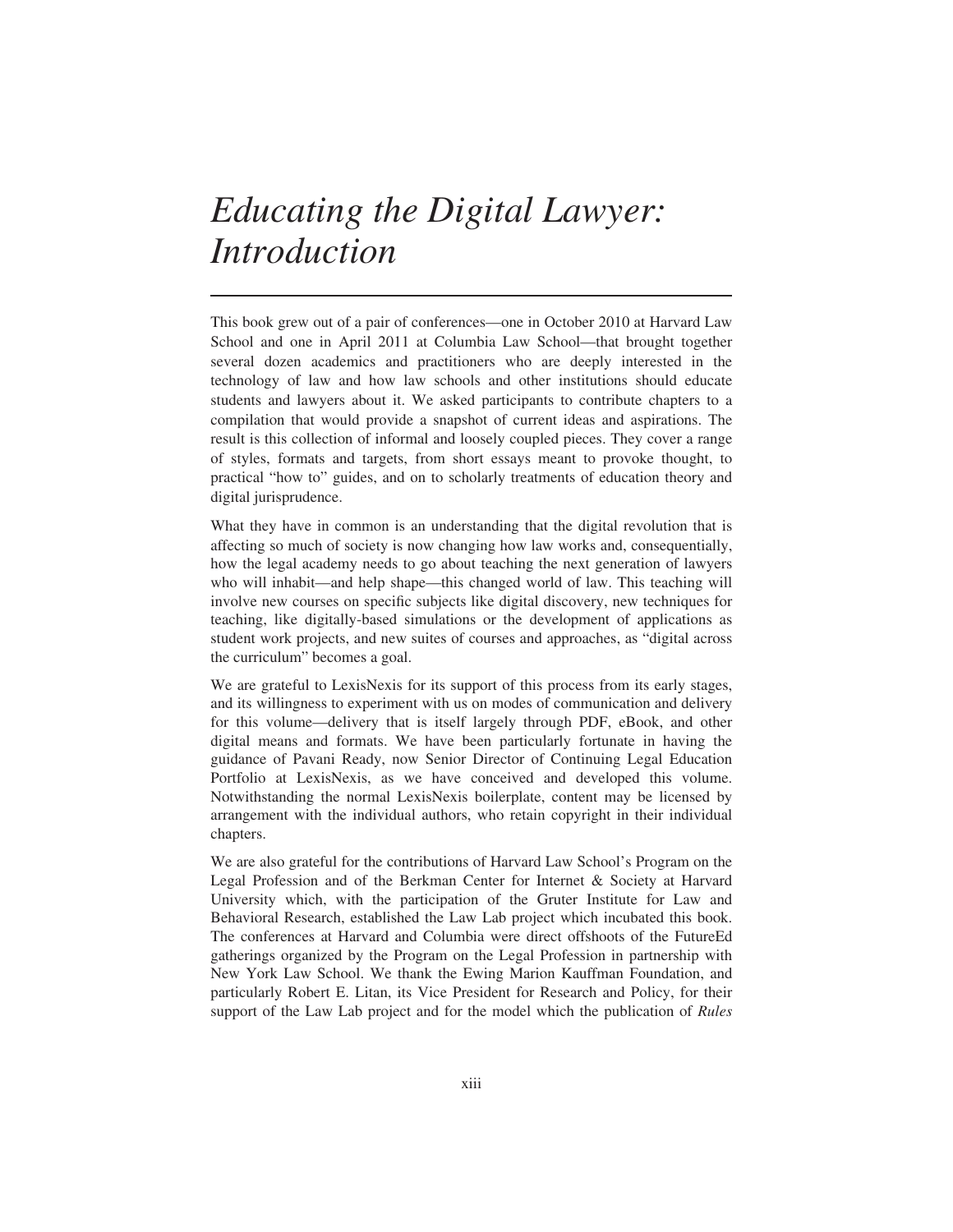*for Growth* provided for a freely available collection of essays aimed at provoking thought and change.

The collection is organized into four parts, "Who is the Digital Lawyer and What Does She Do?," "Understanding the Technology," "Developing the Digital Curriculum," and "Digital Jurisprudence and Scholarship."

Brian Donnelly provides a broad review of scholarship on what it means to be a 'digital lawyer,' covering law-specific writers such as Katsh and Susskind, as well as more general scholars of electronic media, such as McLuhan and Ong. He describes clinical offerings at Columbia Law School that incorporate lawyering in the digital age, and the skills and topics covered. Fact finding, legal research, knowledge management, and ethical issues in this context are addressed, as are issues of pedagogy and creativity.

Marc Lauritsen takes up the subject of how lawyers should be prepared for practice in a world in which legal work increasingly can be and is being done by machines. He supplies an overview of the many ways in which law and the digital world interpenetrate, and the special issues presented by intelligent legal machines, including their implications for legal education. Lauritsen concludes with the imagined state of the legal 'technium' in the 22nd century and the imperatives for lawyers and law schools as technology continues to transform our institutions.

Matthew Reed and David Blaszkowsky discuss the rise of digital securities and other financial contracts and the demands they will place on law schools, lawyers and the continuing legal educational system. Their work also alerts us to the role digitization will play in challenging financial practice. Digital lawyering will be a necessity across the full sweep of legal services.

Harry Lewis gives us a resource for better understanding the technology, with a look "under the hood" of the Internet, summarizing its distinctive attributes and explaining how and why it was designed. Key concepts and phenomena are explained with which many lawyers, students, and teachers only have a glancing acquaintance.

Jeanne Eicks helps us make the transition from what a digital lawyer is and does to the questions of how the relevant technologies work and we locate technological literacy in the law school curriculum.

Brock Rutter surveys the small but growing number of courses at American law schools that address the questions of what technology can do for law. He recounts some of the history of efforts to engage students in building applications as part of their education, and how such applications play a role in increasing access to justice.

Chapter 7 deals more specifically with the teaching of technologies used in litigation. Fred Galves puts that form of instruction in the context of traditional Socratic methods, clinical education, research and writing programs, and global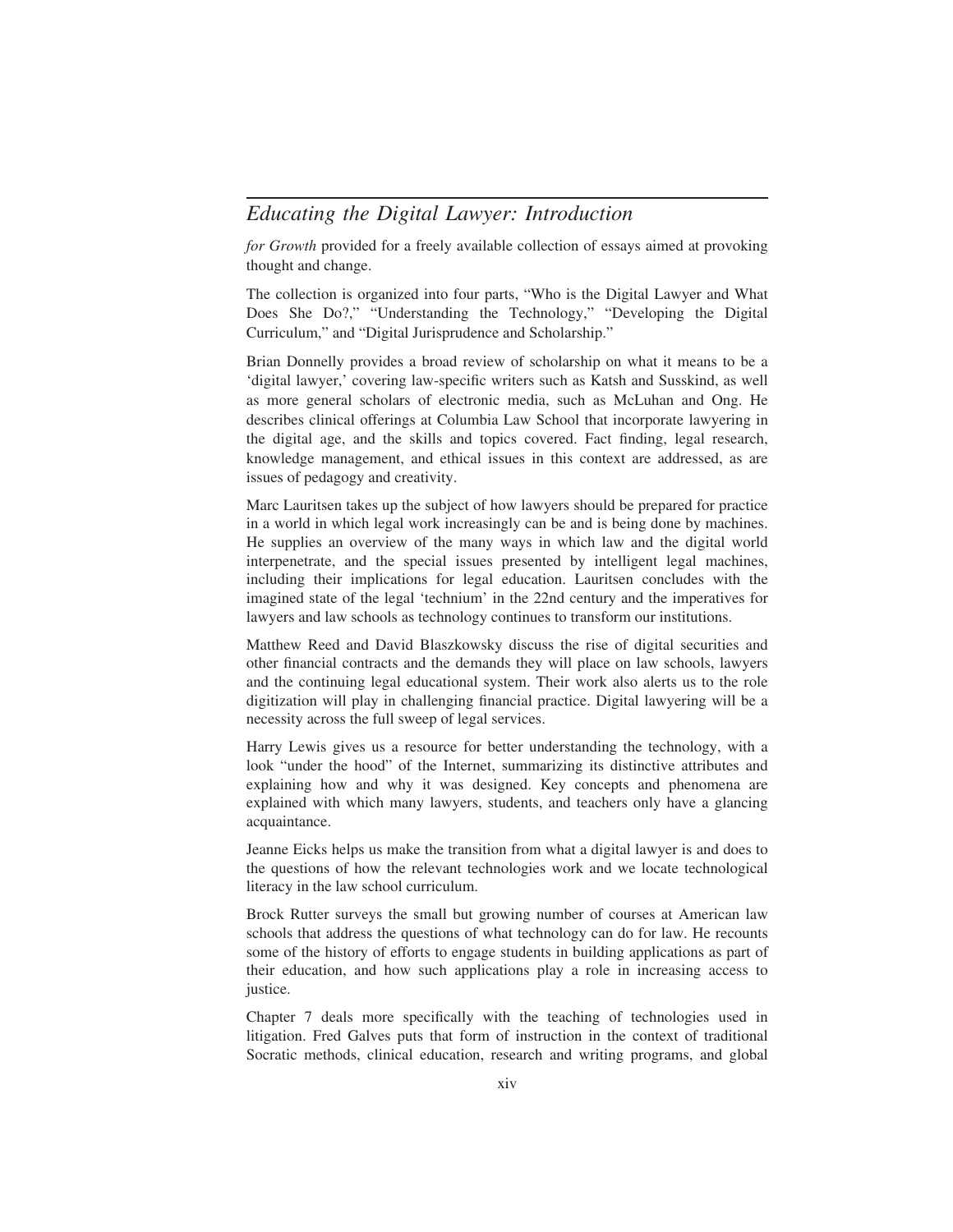developments. He explores the exploding issues relating to electronically stored information and e-discovery, case analysis software, and trial presentation methods. Galves summarizes the reasons why courses in litigation technology deserve a regular place in the law school curriculum and includes a detailed outline of how such a course can be organized.

Ron Staudt describes the Apps 4 Justice project, an ambitious effort to transform both legal education and the distribution of legal assistance by proliferating law school courses and clinics in which students build useful applications for credit. He analogizes the opportunity as similar to the way in which clinical education caught fire in the law school world in the 1970s. Staudt describes his own Justice & Technology Practicum at Chicago-Kent School of Law, and the new partnerships that are possible with legal aid providers, courts, and other participants in access to justice communities.

Paul Maharg explores how digital simulation can be used in legal education, and describes a number of projects where simulation is currently in use in the UK, and is being developed in the USA. He provides case studies of those projects, including the use of a virtual environment in the form of a fictional town on the web, called Ardcalloch, and the evaluations these efforts underwent.

Stephanie Kimbro brings a practitioner's perspective to the question of what should be in a digital lawyering curriculum. She gives particular attention to social media and e-lawyering, covering the technical, ethical, and marketing challenges and opportunities. Kimbro provides comprehensive resources for the topics she identifies.

Barbara Bernier and Dennis Green contend that reforming legal education is pivotal to afford American law students the opportunity to be creative and collaborative in their work as ultimate legal knowledge managers. They challenge pedagogy as the touchstone of legal education and propose a more collaborative model that uses andragogy as the focus for a clinic that adapts simulation principles to a technological model known as Second Life. A case study of a Virtual Law and the Arts Clinic is presented.

Michael Bennett believes that legal educators inherit a set of societal and professional obligations to render the embrace of digital lawyering by the profession less impulsive and reckless than it might otherwise be. That includes acknowledging that technological enthusiasm is a perennial strain of American culture, and that technologies are hardly neutral artifacts. Courses about new tools of practice must not omit the ethical, professional, and societal implications of their use, and surrounding social realities such as the digital divide and the power of code to serve as de facto legislation through the architecture of our digital environments. Science fiction is suggested as a useful device for furthering critical assessments of these developments.

Gregg Gordons explore the impact of digitization on legal scholarship. He draws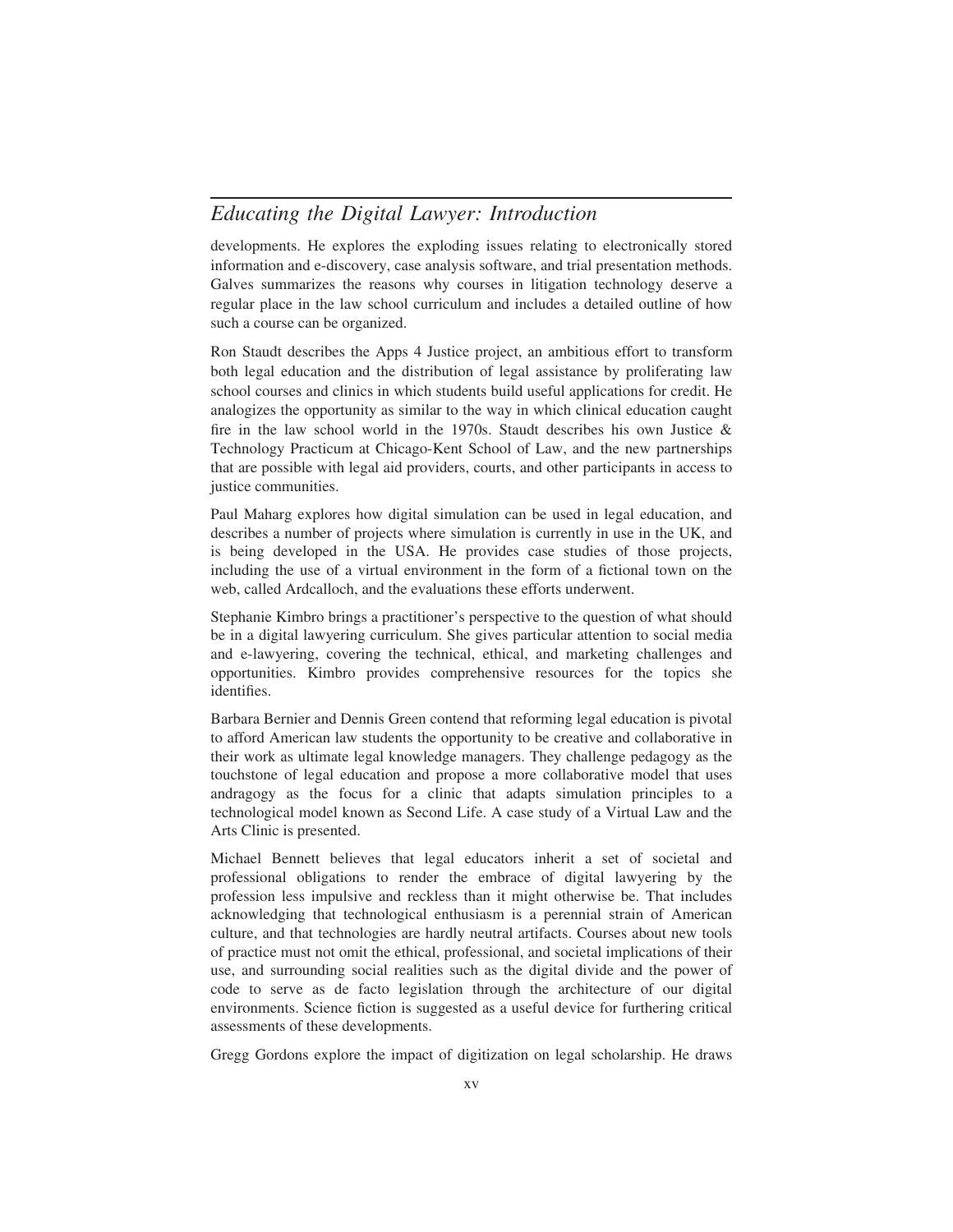extensively on his experience at the Social Science Research Network (SSRN)—one of the services at core of the restructuring of scholarship—to illustrate the changes underway in how we research, write, and distribute scholarly work in the first decades of digital communication.

Oliver Goodenough provides a short concluding essay, an Afterword, that compares the possibilities for change that come from the digital revolution with those that created the current case-based methods of teaching and thinking about law. He challenges our readers to take a shot at putting an enduring stamp on the coming world of digital lawyering, in the process becoming the Langdell for the 21st century.

We hope that this diverse set of chapters will provide material for thought and action across a broad group of readers. Indeed, we offer the collection as a starting point, reflecting the beginning of an age of change, an age that will by necessity engage most of us who practice, teach, or study law. The true success for our volume will be to help spark the next round of thoughtful innovation as the Academy grapples with the challenges of *Educating the Digital Lawyer*.

Marc Lauritsen Oliver Goodenough December 19, 2011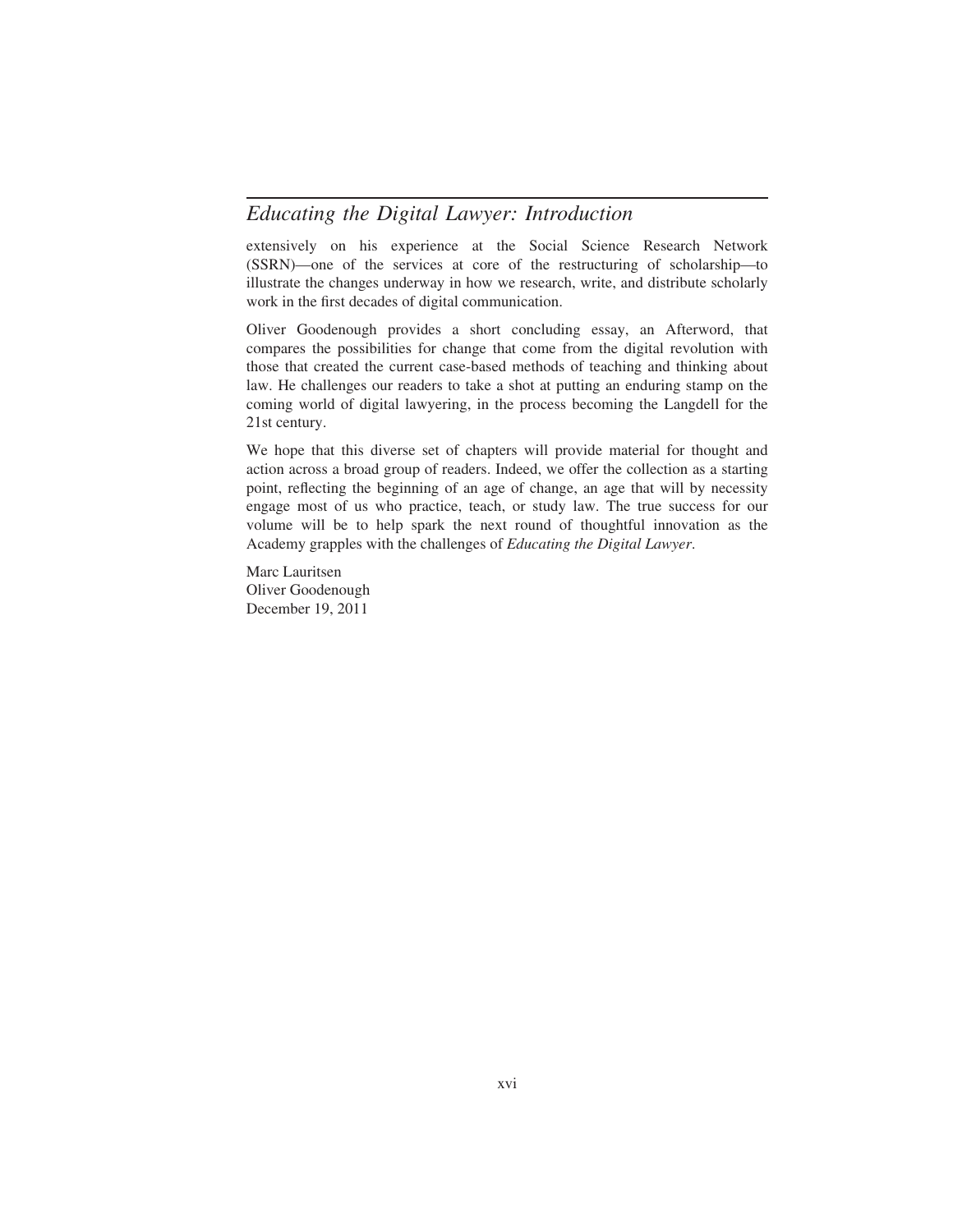Dear Reader:

If you are reading this book on an eReader, you are one of the 40% of the legal community that is experiencing the growth of the eReader as not just a personal use device, but a business tool as well. In and of itself, 40% may not seem significant but if you compare that to the numbers of one year ago we have experienced 167 percent growth eReadership in the Legal community year over year.

#### **Impact of eBooks to the Digital Lawyer**

This growth impacts law students, researchers, and lawyers and law libraries in significant ways. Below is a vision of how a lawyer and a law librarian might expect to be impacted by the introduction of eBooks:

#### **The Attorney**

A solo attorney in private practice spends a lot of time in court representing her clients. With a diverse client and matter base often times the solo attorney doesn't know what to expect and it is difficult to retain the right research materials for all situations. The ability to have an entire research library available wherever she goes — her bankruptcy materials, court rules, family law treatises and so on — would be the best answer. As legal publishers have begun to develop eBooks the solo attorney may now see this need fulfilled.

Often times, a solo attorney may have a device for personal reading already. Solo attorneys have now begun to use that device for work as well. As publishers release titles in eBooks in multiple, industry standard formats this is possible. In one folder on the device, an attorney may have her latest New York Times Best Seller and in another she has her New York court rules, etc.

In addition to the logistical benefits, the attorney also realizes significant efficiencies via legal eBooks:

- Easy navigation to her notes and back and forth between sections in her book
- Ability to copy and paste passages right from the book into a brief ; eliminating retyping
- Searching within the text
- One click navigation between citations in the book to her preferred online research system for more in depth research

All with native device and software functionality with which she's familiar.

#### **The Law Library**

A law librarian for a major law firm, has very demanding internal stakeholders, and rightly so. With billable hourly rates in the hundreds of dollars, failing to have the research material that attorneys need, all at a moment's notice, could cost the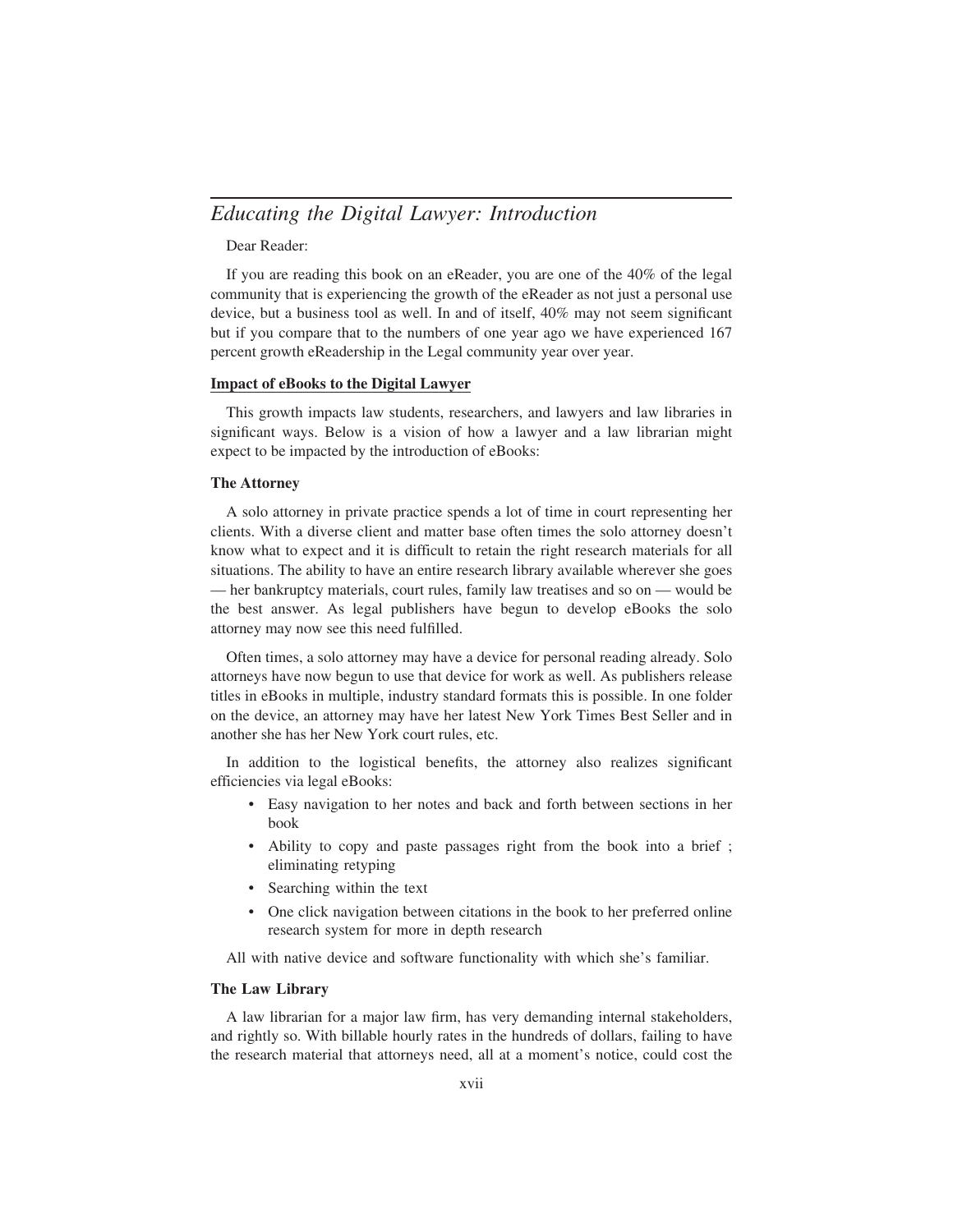firm significant revenue. Increasingly, law librarians have seen a spike in the mobile expectations of internal stakeholders — not only do they want all of the materials in the library, they want to able to take those materials with them access them anywhere. All via cell phone, or laptop, or tablet. Often times they expect that they will not be restricted to just the firm issued device. In particular, younger associates are looking to access the library via their smart phone at any time.

Much the way that mobile, digital libraries have transformed public and higher education libraries, we expect that this solution will transform law libraries as well. Digital libraries offer significant benefits that transfer well to the law library:

| <b>Patrons</b>                                                                       | <b>Librarians</b>                                                                      |
|--------------------------------------------------------------------------------------|----------------------------------------------------------------------------------------|
| A 24 hour, 7 day a week, always open<br>library                                      | No late returns of eBooks, ever                                                        |
| Patron driven access to content                                                      | Better data on popular and under-<br>circulated titles for collection develop-<br>ment |
| Access to the library from anywhere with<br>Internet access                          | Integration to library management sys-<br>tems for streamlined resource access         |
| Device flexibility and the ability to trans-<br>fer of content from device to device | Lower cost library infrastructure                                                      |

With digital library solutions a law librarian will be able to provide internal stakeholders the solutions that they are looking for while providing his management team an attractive cost structure and library staff with enhanced library management tools.

- In addition, digital libraries will bring new content licensing options to libraries that will have significant advantages for libraries and patrons. For example: Unlimited eBook licenses so that texts are always available in the library, which eliminate wait lists or retrieval of titles from somewhere within the firm for another associate
- Unlimited access to the publisher's full collection of titles, providing patrons more access to more research materials without restriction or delay.

These are big changes envisioned for law libraries but we believe they are exciting options for the future.

#### **eBook Adoption Considerations**

These scenarios sound like legal research utopia however there are many considerations before establishing a digital law library. Among them the most important are:

• Which devices to utilize and support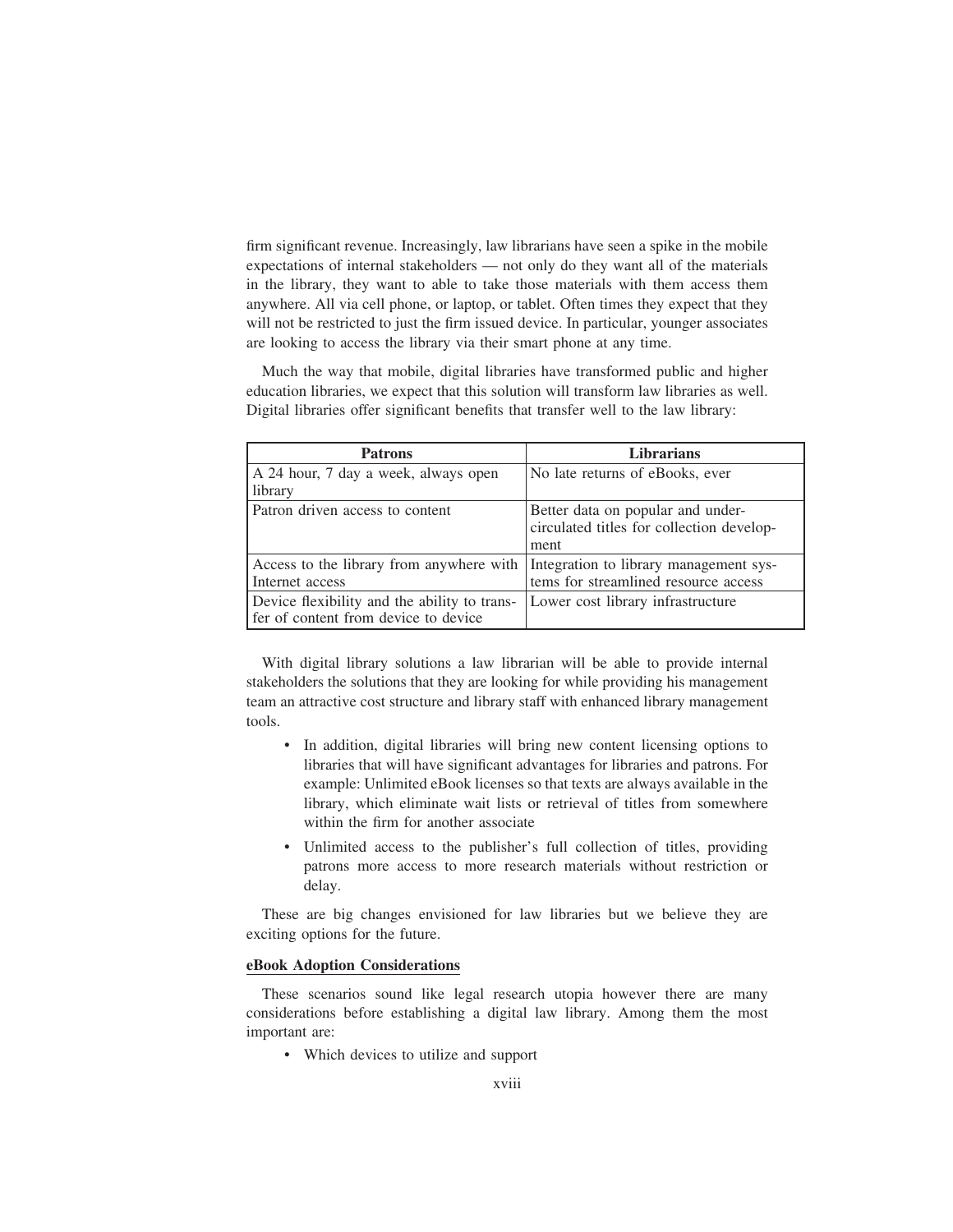- Mobility
- Purchasing vs. licensing and what these changes entail
- Content availability

#### **Devices**

There is no clear cut answer to which device to use for eReading. It often varies based on a user, library or firms needs and expectations. (Note: a recommendation on a specific device would likely also be obsolete by the time you read this!)

Following is some information and advice for consideration in selecting a device. There are currently four common devices/platforms for eReading:

- Amazon Kindle
- Apple iOS
- Barnes & Noble Nook
- Android OS devices

Among these devices (as of this writing), the Apple iOS is the most popular business device for the legal community and the Amazon Kindle is the most popular personal device.

With the exception of the Kindle, which supports a proprietary format called MOBI, these devices all support the ePUB format. Why is that important?

Via our research, we have received the following feedback related to devices:

- Amongst solo firms or individual users of legal publications we have heard a strong desire to continue to use their personal reading device for their business reading as well
- Amongst law librarians we have heard the following two device models:
	- The firm or library will prescribe which device will be supported and utilized by patrons in line with policies, or
	- The firm or library does not expect to have the ability to control the devices that will be used by patrons so they must support ALL devices

What does this mean? One key question you should ask your publishers: Are you device agnostic with your eBook support (e.g., do you support MOBI and ePUB)?

You should also, if you are planning to buy and support a specific device, compare each of these devices closely. Each has its own strengths and weaknesses and we would suggest you prioritize and examine the following key items within the context of your patron's needs:

- Mobile capabilities (WiFi vs. Wireless)
- Device functionality (copy/paste, email, highlight, notations)
- Additional capabilities (e.g., application support and portfolio)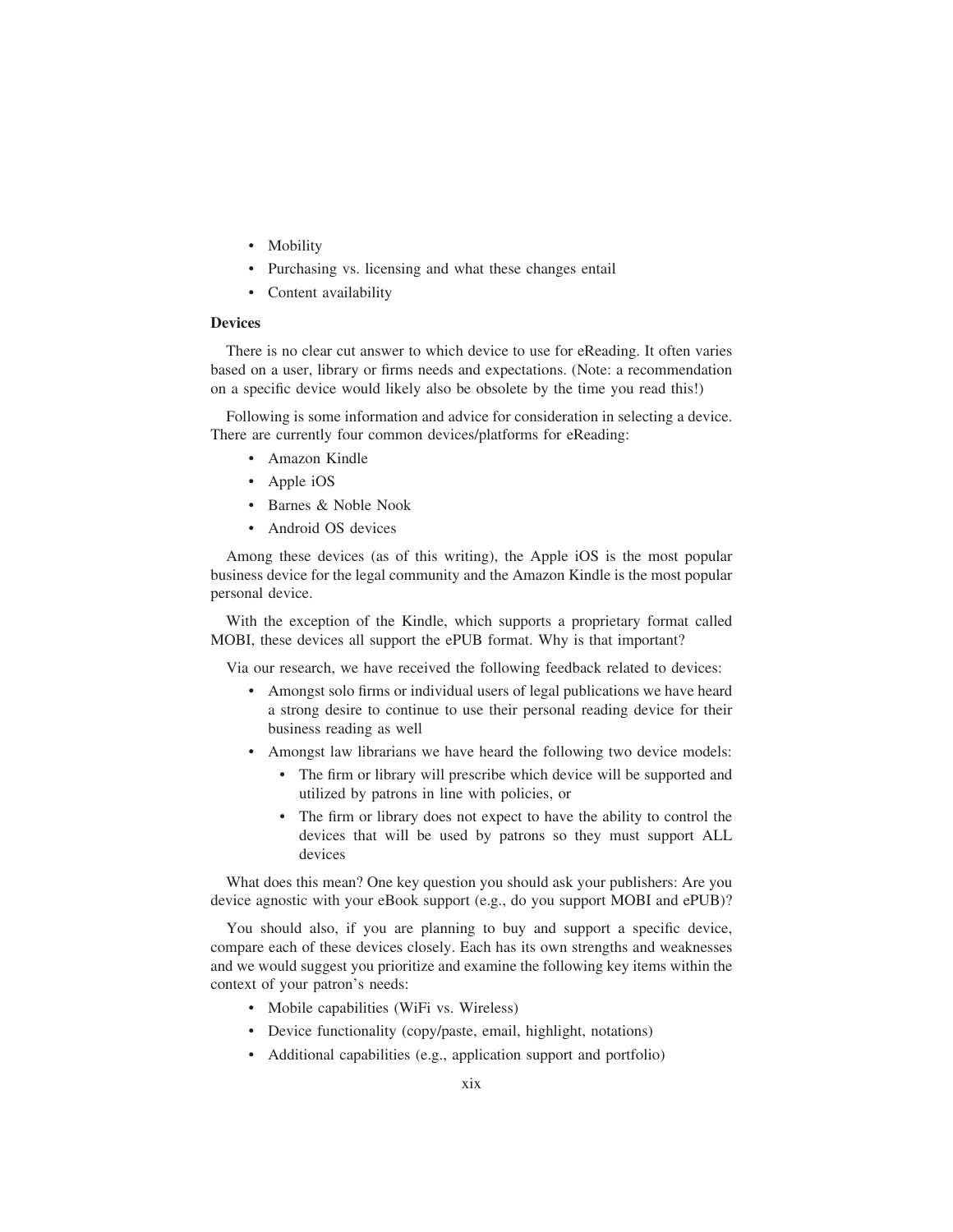#### • Cost

#### **Mobility**

In addition to the mobility considerations between devices as mentioned above (WiFi vs. Wireless and application support), the primary mobility question is around what the content mobility model is for the publisher(s) you are considering. In some cases, eBooks are applications and may only work when a user has Internet access. In other cases, eBooks are digital files stored on a users' device and others are a hybrid with some content cached offline. Each model has its own benefits and detractions that must be considered in-line with a library's mobile strategy. For example:

- Online applications are only available where a user has Internet access. Do you patron's local courts, classrooms, subways, etc. have Internet access?
- Additionally, an online application may mean that users have to go one place for some library content and another app for other content.
- Similar to online applications, a set of court rules that is only partially cached offline may not be of much use in a court room without Internet access.

In our opinion, a file stored on the device with syncing when Internet access is granted is the best mobile option for patrons. This model provides the best mix of usability and the easiest adoption for patrons.

#### **Purchasing vs. licensing and what might these changes entail**

In digital library description above, you may have noted that libraries will be presented new licensing models. Licensing, akin to software, provides the user rights to use the content for a specified period of time. However, ownership rights remain with the Publisher. This is a sharp change from 100+ years of purchasing books in the legal community.

The change is not all bad though, depending on the need to retain and reference content after the fact, a license for a period of time may suit your needs. For example, court rules may be just fine in a license model; a user would most frequently want the current court rules and no historical material. However, tax materials may have frequent historical reference. In this case a license may not be suitable. Our recommendation is that you ask your publisher:

- Whether you are purchasing or licensing the content
- What the license rights entail (e.g., they may grant perpetual access or just one year)
- What the alternative acquisition models and associated costs are

And make an informed acquisition based on the response.

#### **Content availability**